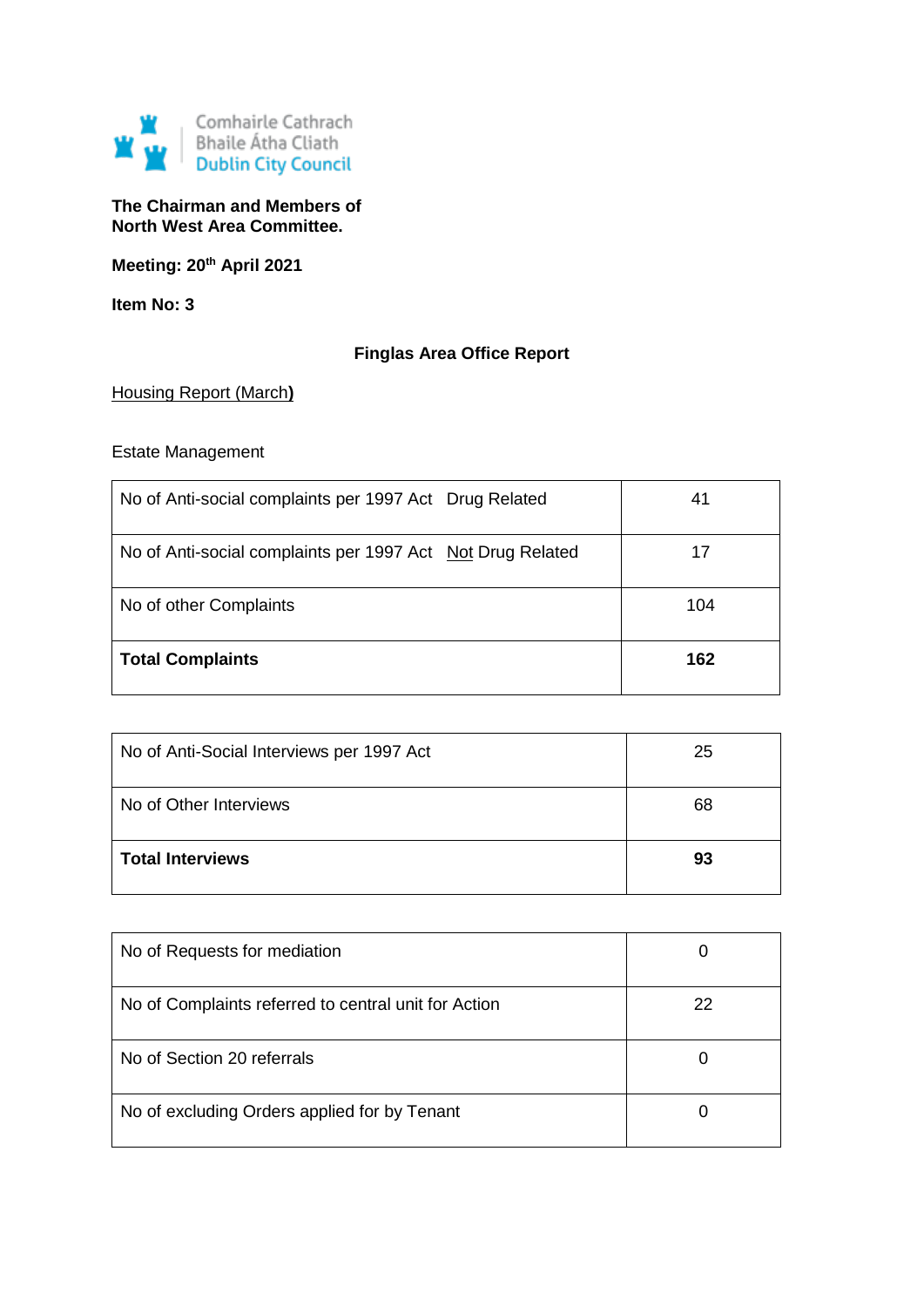| No of Excluding orders applied for by DCC                 |   |
|-----------------------------------------------------------|---|
| No of surrender of Tenancies due to Anti-Social Behaviour | 3 |
| No of possession application sent to Central Unit         | 1 |
| No of Court Orders Granted                                |   |
| No of Appeals / Judicial Reviews / Challenges             |   |
| No of Warrants executed (Evictions)                       |   |

# **Housing Allocations**

| <b>Housing &amp; Apartments</b> |                |                  |                            |
|---------------------------------|----------------|------------------|----------------------------|
| <b>Category</b>                 | <b>Housing</b> | <b>Transfers</b> | <b>Choice Base Letting</b> |
| <b>Bands 2 &amp; 3</b>          | $\overline{2}$ | 3                | $\overline{2}$             |
| Medical                         | $\pmb{0}$      | $\boldsymbol{0}$ |                            |
| Welfare                         | $\mathbf 0$    | $\overline{1}$   | 1                          |
| Homeless                        | $\mathbf{1}$   | $\mathbf 0$      |                            |
| <b>Travellers</b>               | $\mathbf 0$    | $\overline{0}$   |                            |
| <b>Transfer HAP</b>             | $\overline{0}$ | $\overline{2}$   | $\mathbf{1}$               |
| De-tenanting                    | $\mathbf 0$    | $\mathbf 0$      |                            |
| Estate Management               | $\mathbf 0$    | $\overline{2}$   |                            |
| <b>Maintenance Grounds</b>      | $\pmb{0}$      | 3                |                            |
| <b>Surrendering Larger</b>      | $\mathbf 0$    | $\mathbf 0$      |                            |
| Unable to afford                | $\overline{0}$ | $\overline{0}$   |                            |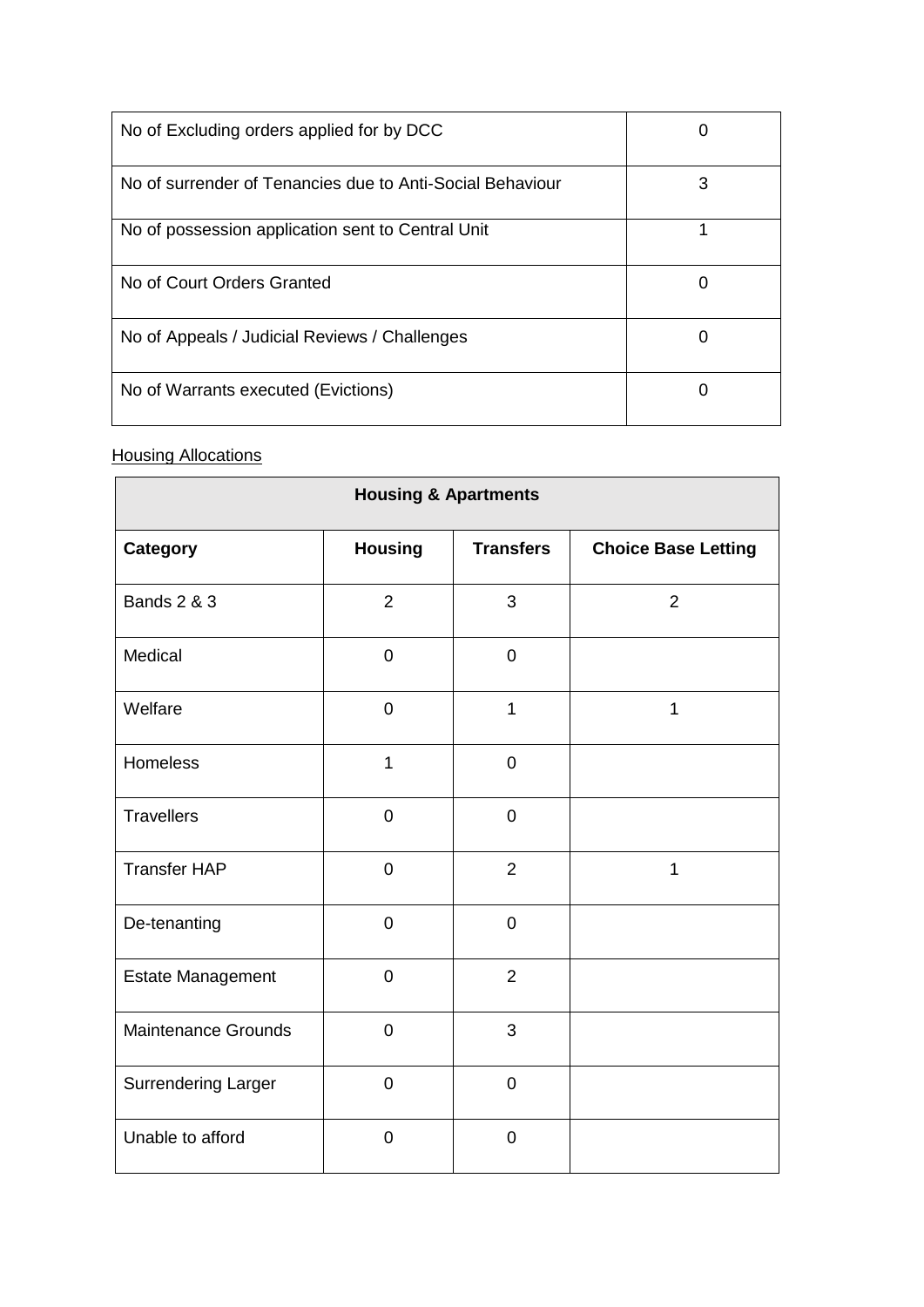| Succession   |   |  |
|--------------|---|--|
| <b>Total</b> | w |  |

| <b>Senior Citizens</b>        |                |                         |                            |
|-------------------------------|----------------|-------------------------|----------------------------|
| Category                      | <b>Housing</b> | <b>Transfers</b>        | <b>Choice Base Letting</b> |
| <b>Bands 2 &amp; 3</b>        | $\mathbf 0$    | $\mathbf{1}$            |                            |
| Medical                       | $\mathbf 0$    | $\overline{2}$          |                            |
| Welfare                       | $\mathbf 0$    | $\mathbf 0$             |                            |
| Homeless                      | $\mathbf 0$    | $\mathbf 0$             |                            |
| <b>Transfer HAP</b>           | $\mathbf 0$    | $\mathbf 0$             |                            |
| <b>Travellers</b>             | $\pmb{0}$      | $\mathbf 0$             |                            |
| <b>Estate Management</b>      | $\mathbf 0$    | $\mathbf 0$             |                            |
| De-tenanting                  | $\mathbf 0$    | $\overline{0}$          |                            |
| <b>Maintenance Grounds</b>    | $\overline{0}$ | $\mathbf{1}$            |                            |
| <b>Surrendering Larger</b>    | $\mathbf 0$    | $\overline{0}$          |                            |
| Unable to afford              | $\mathbf 0$    | $\mathbf 0$             |                            |
| <b>Financial Contribution</b> | $\pmb{0}$      | $\mathbf 0$             |                            |
| <b>Total</b>                  | $\mathbf 0$    | $\overline{\mathbf{4}}$ |                            |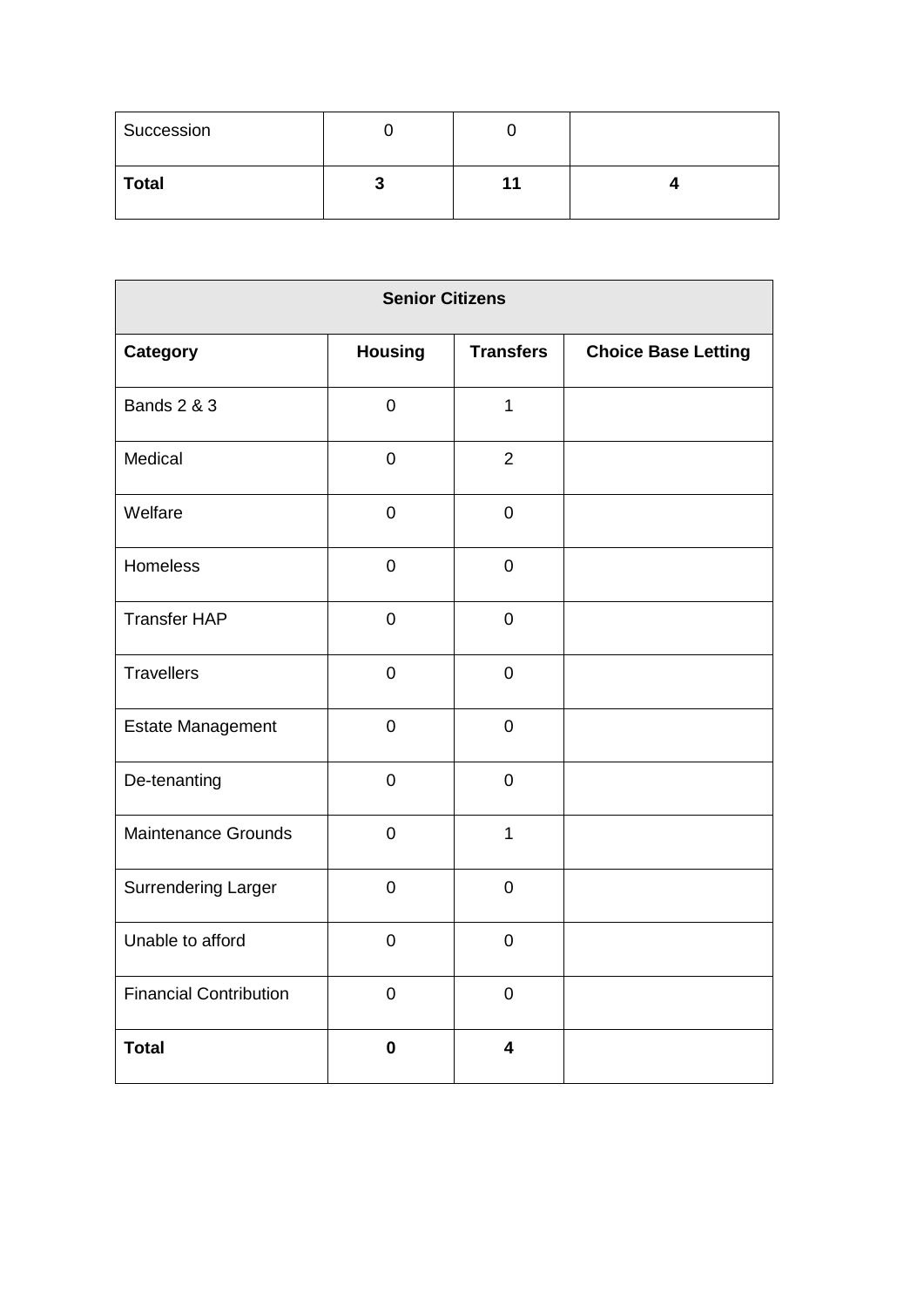# Voids Report

| <b>Vacant Housing Units (24)</b> |                          |                    |                            |
|----------------------------------|--------------------------|--------------------|----------------------------|
| <b>Address</b>                   | Type of unit             | Date of<br>vacancy | <b>Remarks</b>             |
| <b>Barnamore Park</b>            | 3 bed house              | 20/10/2020         | Works in progress          |
| <b>Barry Close</b>               | 3 bed house              | 08/01/2021         | Works in progress/On offer |
| <b>Barry Close</b>               | 3 bed house              | 03/12/2020         | Works in progress/On offer |
| <b>Berryfield Road</b>           | 3 bed house              | 14/01/2021         | Works in progress          |
| Cappagh Road                     | 3 bed house              | 09/02/2021         | Works in progress          |
| Cloonlara Road                   | 2 bed house              | 28/09/2020         | Works in progress/On offer |
| <b>Deanstown Avenue</b>          | 2 bed house              | 09/11/2020         | Works in progress/On offer |
| Fairlawn Road                    | 3 bed house              | 24/09/2020         | Works in progress/On offer |
| Finglaswood Road                 | 2 bed maisonette         | 28/01/2021         | Works in progress          |
| Finglaswood Road                 | 2 bed maisonette         | 28/01/2021         | Works in progress/On offer |
| Glasanaon Road                   | $\overline{2}$ bed house | 23/12/2020         | Works in progress          |
| <b>Griffith Road</b>             | 2 bed house              | 12/11/2020         | Works in progress          |
| <b>Hazelcroft Gardens</b>        | 3 bed house              | 17/06/2019         | Works in progress          |
| <b>Heath Square</b>              | 3 bed house              | 01/02/2021         | Works in progress          |
| Kildonan Drive                   | 2 bed house              | 04/02/2021         | Works in progress          |
| Mellowes Avenue                  | 3 bed house              | 22/03/2021         | Works in progress          |
| <b>Plunkett Grove</b>            | 3 bed house              | 11/03/2021         | Works in progress/On offer |
| Premier Square                   | 2 bed Apt                | 21/01/2021         | Works in progress          |
| Ratoath Avenue                   | 3 bed house              | 05/03/2021         | Works in progress          |
| St. Canice's Square              | 1 bed Apt                | 12/11/2020         | Works in Progress          |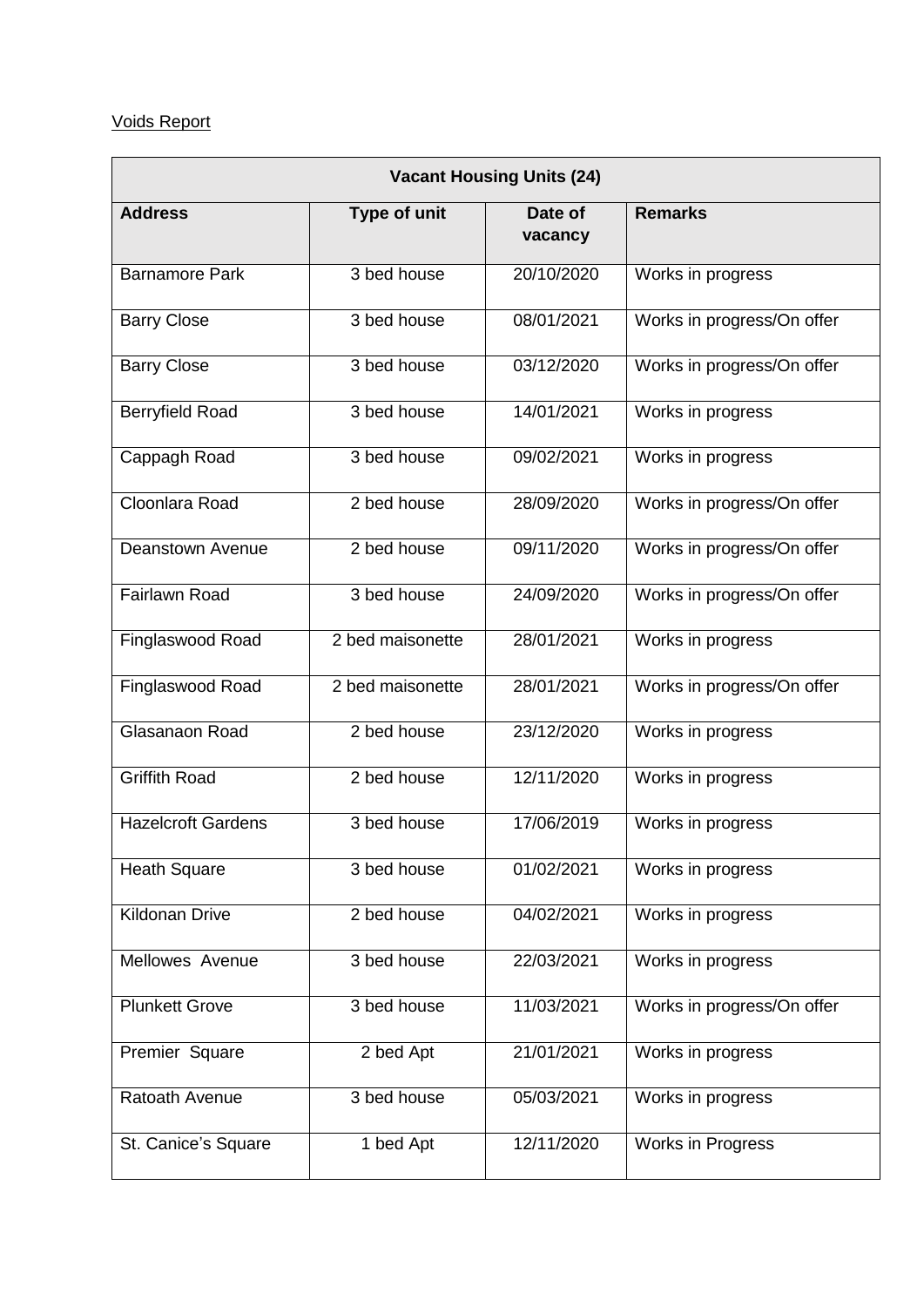| The Botanic            | 2 bed Apt   | 22/11/2019 | Issue with the building    |
|------------------------|-------------|------------|----------------------------|
| The Tolka              | 2 bed Apt   | 21/03/2019 | Issue with the building    |
| <b>Wellmount Cres</b>  | 3 bed house | 15/10/2020 | Works in progress/On offer |
| <b>West Park Drive</b> | 3 bed house | 03/02/2021 | Works in progress          |

| <b>Vacant Senior Citizens Units (10)</b> |                     |                    |                            |
|------------------------------------------|---------------------|--------------------|----------------------------|
| <b>Address</b>                           | <b>Type of Unit</b> | Date of<br>vacancy | <b>Remarks</b>             |
| Deanstown Court                          | 2 bed               | 26/03/2021         | Works in progress          |
| <b>Glasanaon Court</b>                   | <b>Bedsit</b>       | 22/07/2020         | Works in progress/On offer |
| <b>Glasaree Court</b>                    | 1 bed               | 16/10/2020         | Works in progress/On offer |
| Glasaree Court                           | 1 bed               | 26/03/2021         | Works in progress          |
| <b>Griffith Crescent</b>                 | 1 bed               | 16/11/2020         | Works in progress/On offer |
| <b>Mellowes Court</b>                    | <b>Bedsit</b>       | 13/05/2019         | Works in progress/On offer |
| <b>Mellowes Court</b>                    | <b>Bedsit</b>       | 07/12/2020         | Being used by Maintenance  |
| <b>Mellowes Court</b>                    | <b>Bedsit</b>       | 25/06/2019         | Works in progress/On offer |
| <b>Mellowes Court</b>                    | 1 bed               | 27/01/2021         | Works in progress/On offer |
| <b>Mellowes Court</b>                    | <b>Bedsit</b>       | 07/05/2020         | Works in progress/On offer |

# Choice Based Lettings

The following properties were advertised under the Choice Based Letting scheme\;

| <b>Address</b>        | <b>No. Eligible Applicants</b> | No. Non Eligible<br><b>Applicants</b> |
|-----------------------|--------------------------------|---------------------------------------|
| 21 Barnamore Park     | 54                             | 24                                    |
| 18 Berryfield Road    | つつ                             | 18                                    |
| 10 Hazelcroft Gardens | 25                             | 15                                    |

A number of applicants were not eligible due to various reasons e.g. not entitled to the size property, do not have Area E as a preference, do not have a housing application, etc.

### Retrofitting Programme

Dublin City Council is currently awaiting Departmental approval on the works programme recently submitted for 2021. As soon as an update is given I will report back to the Members.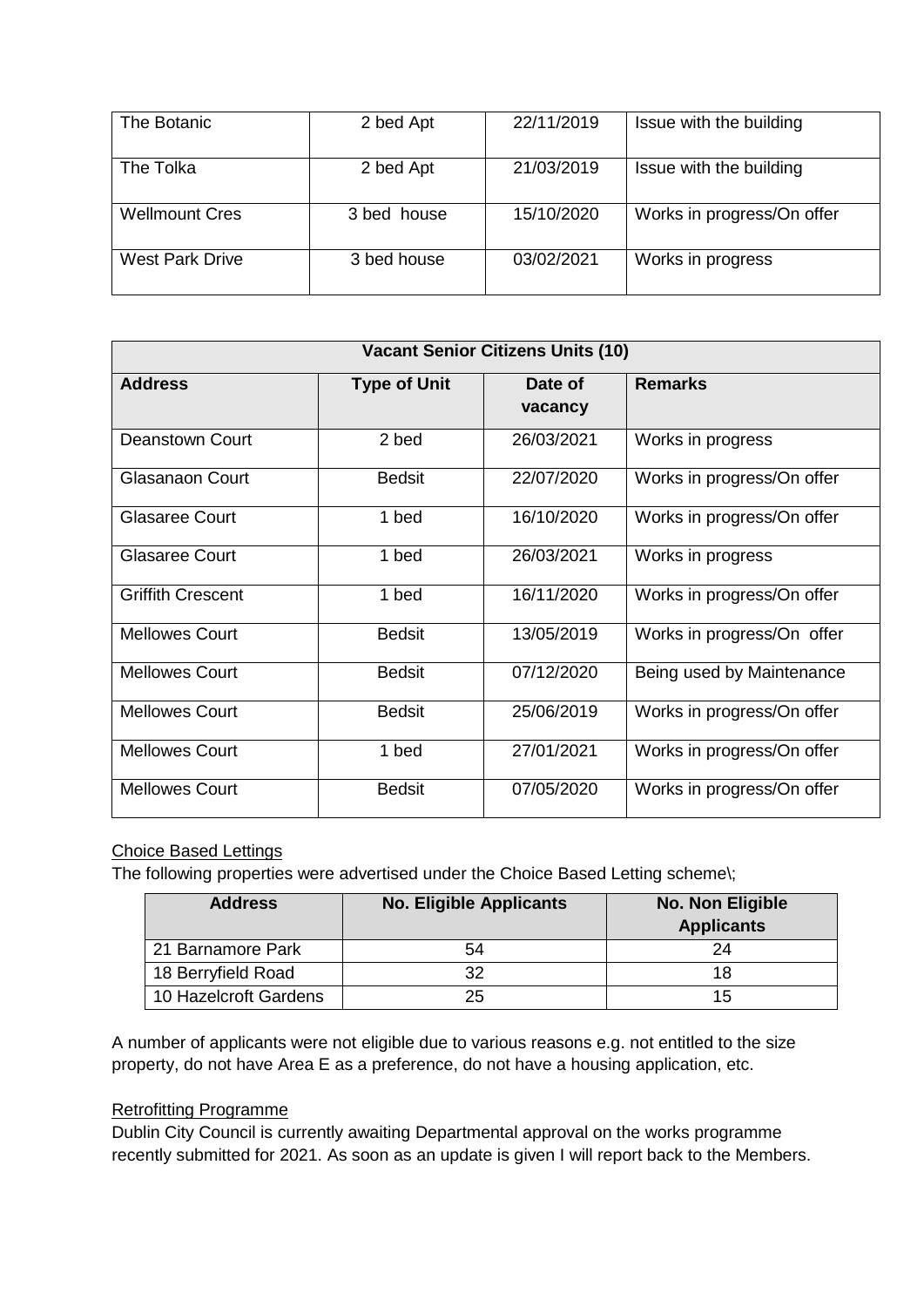#### Scribblestown P.P.P Development

To date, 45 tenancies have signed up to a tenancy.

#### Rents Update

The Finglas Area Office continues to provide a rent assessment service for tenants living in the Finglas area.

| <b>Finglas Rent Assessment Update</b><br>1st Jan- 31st March 2021 |  |  |
|-------------------------------------------------------------------|--|--|
| 288<br><b>Assessments</b>                                         |  |  |
| <b>Permission to Resides</b>                                      |  |  |
| <b>Refunds</b>                                                    |  |  |

## **COMMUNITY & SOCIAL DEVELOPMENT**

## St Patrick's Day Celebrations 2021

The statue at Patrickswell, Mellowes Court was cleaned and re-painted in time for St. Patrick's Day. A plastic cover was put in place to preserve the statue and protect it from the elements. Local residents expressed their thanks for the upgrade.



## Dublin Canvas Projects

Finglas Area Office commissioned Dublin Canvas Project to design and paint a selected traffic signal box on Séamus Ennis Road. The design reflects the memories that local people have of Séamus in times gone by.

Dermot Bolger kindly has given permission for Dublin City Council to use words from a poem he has written about Séamus for the sides of the traffic signal box. The signal box faces the junction of Séamus Ennis Road / N2 slip / North Road. Dublin Canvas will have the art work completed for the anniversary on Wednesday 5<sup>th</sup> May.

#### Séamus Ennis Talk

In conjunction with Dublin City Council's Community & Social Development Section, (CSDS) Dr. James Curry - our Northwest Area Historian in Residence - will host a zoom talk on the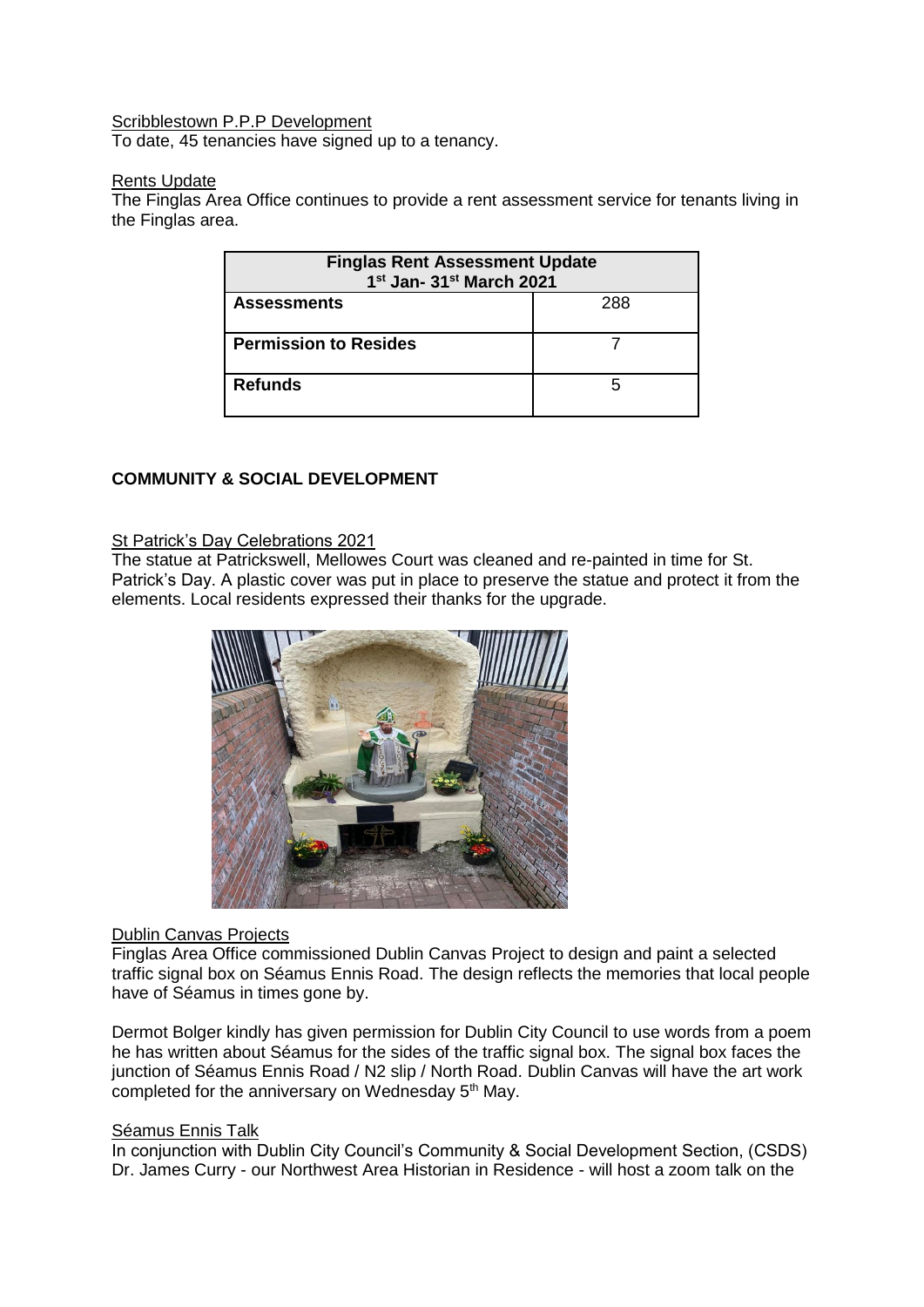topic of Séamus Ennis. The talk will take place on Wednesday 5<sup>th</sup> May at 1pm. The event will be advertised locally and citywide through the Libraries Section and Finglas Area Office.

#### The Séamus Ennis Arts Centre Activities

Over the last number of years, Finglas Area Office has developed a strong working relationship with The Séamus Ennis Arts Centre in the Naul. During the week of Séamus' anniversary the Finglas Area Office will promote the centre's events and encourage people to sign up to the centre's online performances and YouTube productions.

#### Finglas Heritage Trail

The updated Finglas Heritage Trail has been emailed to all local primary and secondary schools to use as a digital learning tool. The trail has also been uploaded onto Dublin City Council's website and social media pages. The Heritage Trail was included in the Dublin City of Learning Festival and received a good level of attention from this.

#### How to Catch a Leprechaun

The above book and activity pack was made available to 50 disadvantaged families in the Finglas area as part of the City of Learning Programme 2021. The disadvantaged families were identified by Better Finglas, who also delivered the books.

A reading of the book took place on Wednesday  $24<sup>th</sup>$  March at 6.00pm via Facebook. Dublin City Council Libraries also made copies of the book available to families in Cabra. The reading programme made a distinct impression on the Dublin City of Learning Project so much so that they have agreed to fund the programme for the next 4 months. The funding amounts to approximately €1,000.

#### Community Easter Gift Packs

The CSDS continued to work on community projects to maintain contact with our residents who are suffering from loneliness/depression as a result of Covid-19.

This Easter the CSDS worked with St. Michael's Girls and Beneavin College Boys Secondary Schools to produce Easter gift bags.

The girls and boys produced 30 gift bags containing handmade cards, painted pots and plants, treats, handmade decorations, puzzles and Easter Eggs.

The Finglas Community Team delivered these to the Finglas residents a few days before Easter. The residents were very appreciative and thanked the schools for all their hard work and kindness.



## Spirit of Finglas Sculpture

The Spirit of Finglas Sculpture is located in front of Supervalu on Seamus Ennis Road. The Sculpture designed by Leo Higgins features the hands of local people. Initially the plinth of the sculpture was to contain the following poem by Dermot Bolger: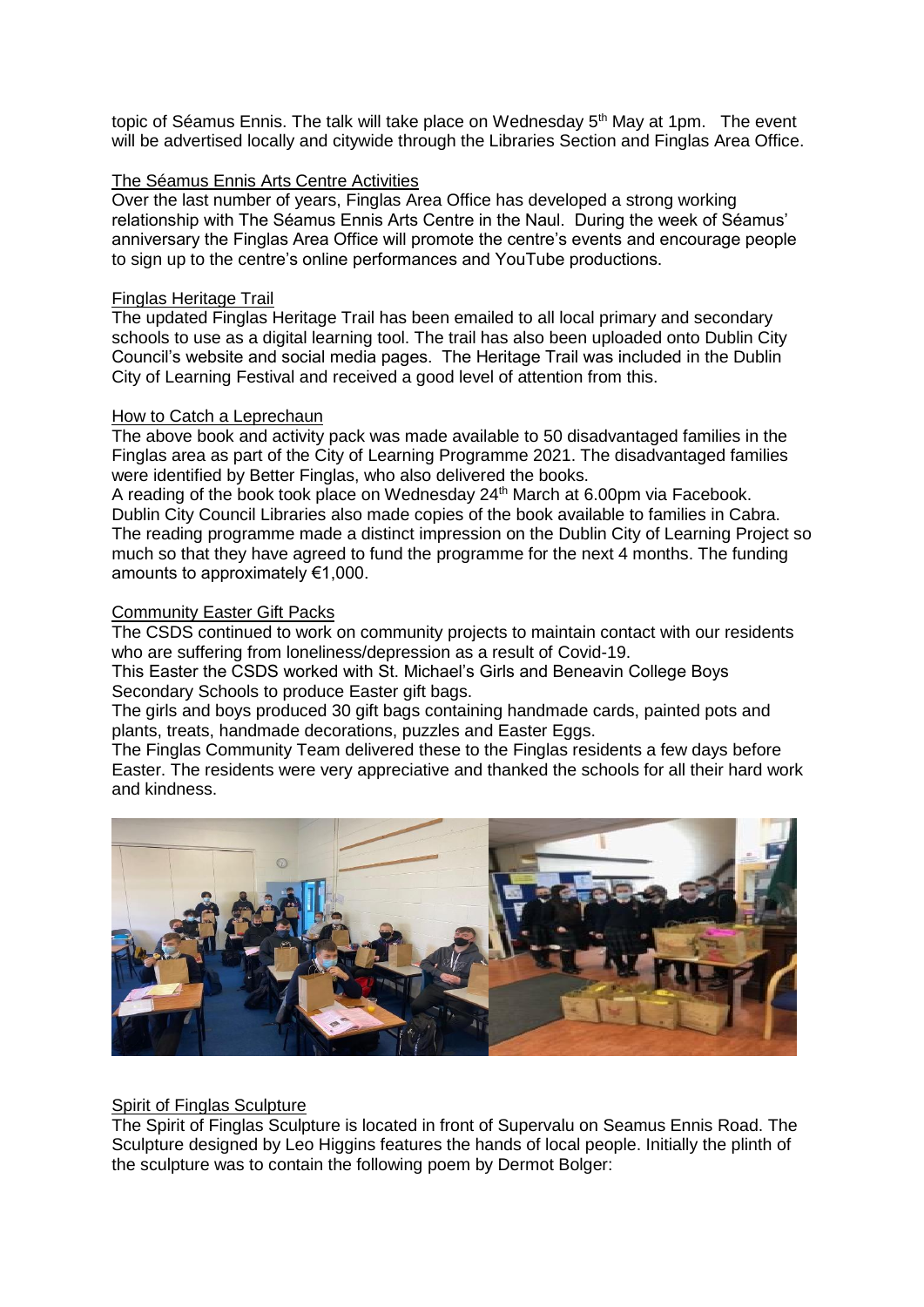"These were not twigs from which I built my nest But the knuckles and joints of a thousand hands: Nails whitened by flour, blackened by coal dust, Fingers of schoolgirls, grandparents, husbands, Caught in a bronze fist and then cast into flight. My ribcage was the rafters of a thousand homes Where I nestled in the eaves amid a maze of lights: Each life beating like a secret in my breast."

Dublin City Council's Finglas Area and Arts Offices have arranged for a plaque containing Dermot Bolger's poem to be added to the plinth in late April and for the sculpture to be cleaned. In many respects the timing of this project is apt as the Spirit of Finglas was evident over the last year.



## Community Grants 2021

The CSDS will be launching a Community Grants process in early May 2021. Community grants provide a lifeline to many local voluntary community groups.

The Community Grants process will be online and while this will provide challenges to some groups in the area, the Community Development staff will be available to assist groups in making an application.

#### Sport for Young People Small Grant Scheme 2021

Dublin City Sport & Wellbeing Partnership have announced a grants scheme for sports clubs entitled "Sport For Young People Small Grants Scheme."

Grants will be provided to clubs affiliated to a National Governing Body of Sport with members aged between 4 and 21, the aim of which is to increase participation in sport by young people.

[https://www.dublincity.ie/residential/sports-and-leisure/dublin-city-sport-wellbeing](https://www.dublincity.ie/residential/sports-and-leisure/dublin-city-sport-wellbeing-partnership?fbclid=IwAR1JUDxo7YZkUM1DM20NDKj6_WQZ9Vh1fNagS5qcbU-Em7cUiLrFSbzwLv8)[partnership?fbclid=IwAR1JUDxo7YZkUM1DM20NDKj6\\_WQZ9Vh1fNagS5qcbU-](https://www.dublincity.ie/residential/sports-and-leisure/dublin-city-sport-wellbeing-partnership?fbclid=IwAR1JUDxo7YZkUM1DM20NDKj6_WQZ9Vh1fNagS5qcbU-Em7cUiLrFSbzwLv8)[Em7cUiLrFSbzwLv8](https://www.dublincity.ie/residential/sports-and-leisure/dublin-city-sport-wellbeing-partnership?fbclid=IwAR1JUDxo7YZkUM1DM20NDKj6_WQZ9Vh1fNagS5qcbU-Em7cUiLrFSbzwLv8)

**Closing dates for applications is 23rd April**.